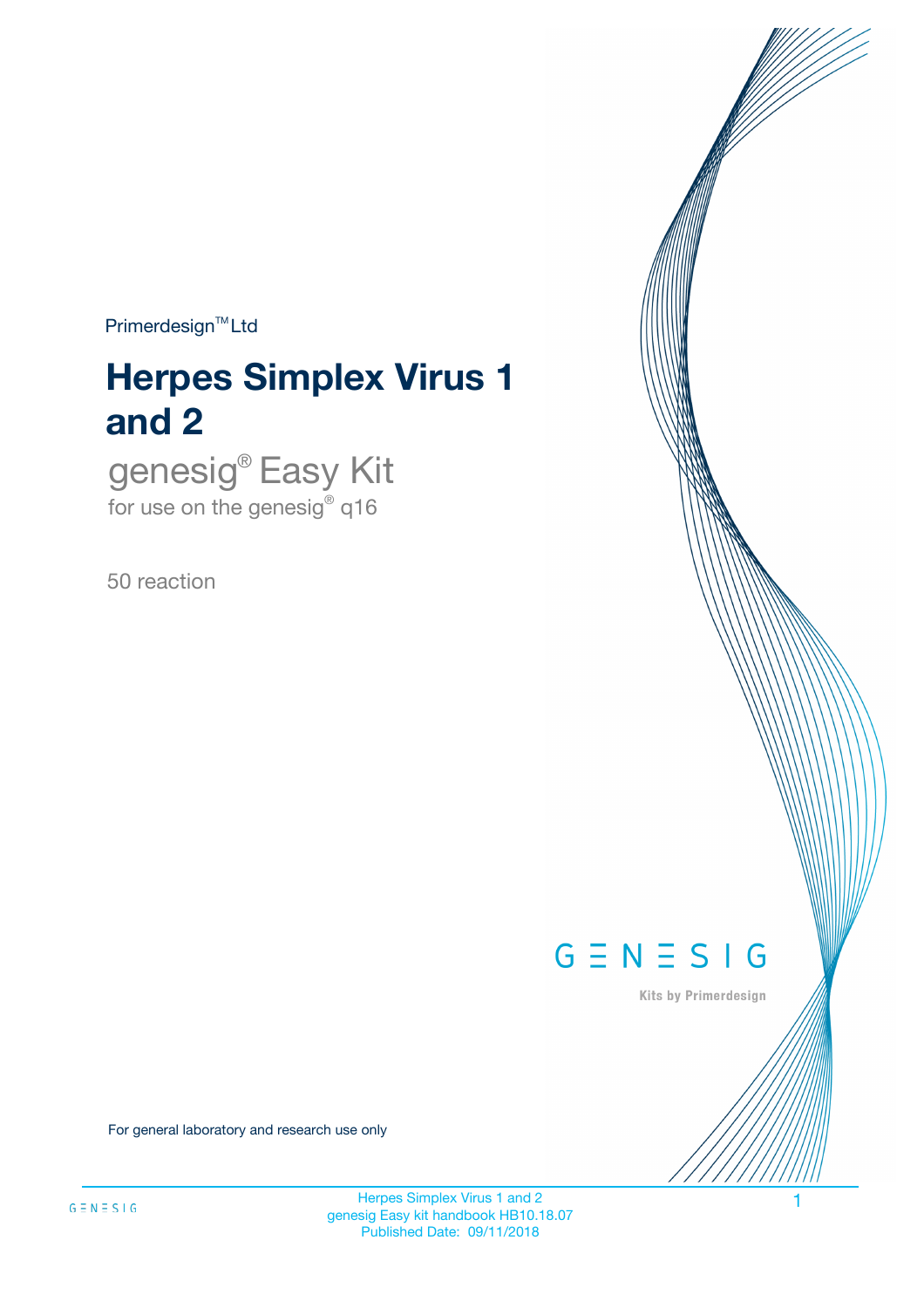# genesig® Easy: at a glance guide

#### **For each DNA test**

| Component              | <b>Volume</b> | Lab-in-a-box pipette |  |
|------------------------|---------------|----------------------|--|
| HSV1&2 reaction mix    | 10 µl         |                      |  |
| <b>Your DNA sample</b> | $10 \mu$      |                      |  |

#### **For each positive control**

| Component                 | Volume          | Lab-in-a-box pipette |  |
|---------------------------|-----------------|----------------------|--|
| HSV1&2 reaction mix       | 10 <sub>µ</sub> |                      |  |
| Positive control template | 10 <sub>µ</sub> |                      |  |

#### **For each negative control**

| Component                      | <b>Volume</b>   | Lab-in-a-box pipette |  |
|--------------------------------|-----------------|----------------------|--|
| <b>HSV1&amp;2</b> reaction mix | 10 <sub>µ</sub> |                      |  |
| <b>Water</b>                   | 10 <sub>µ</sub> |                      |  |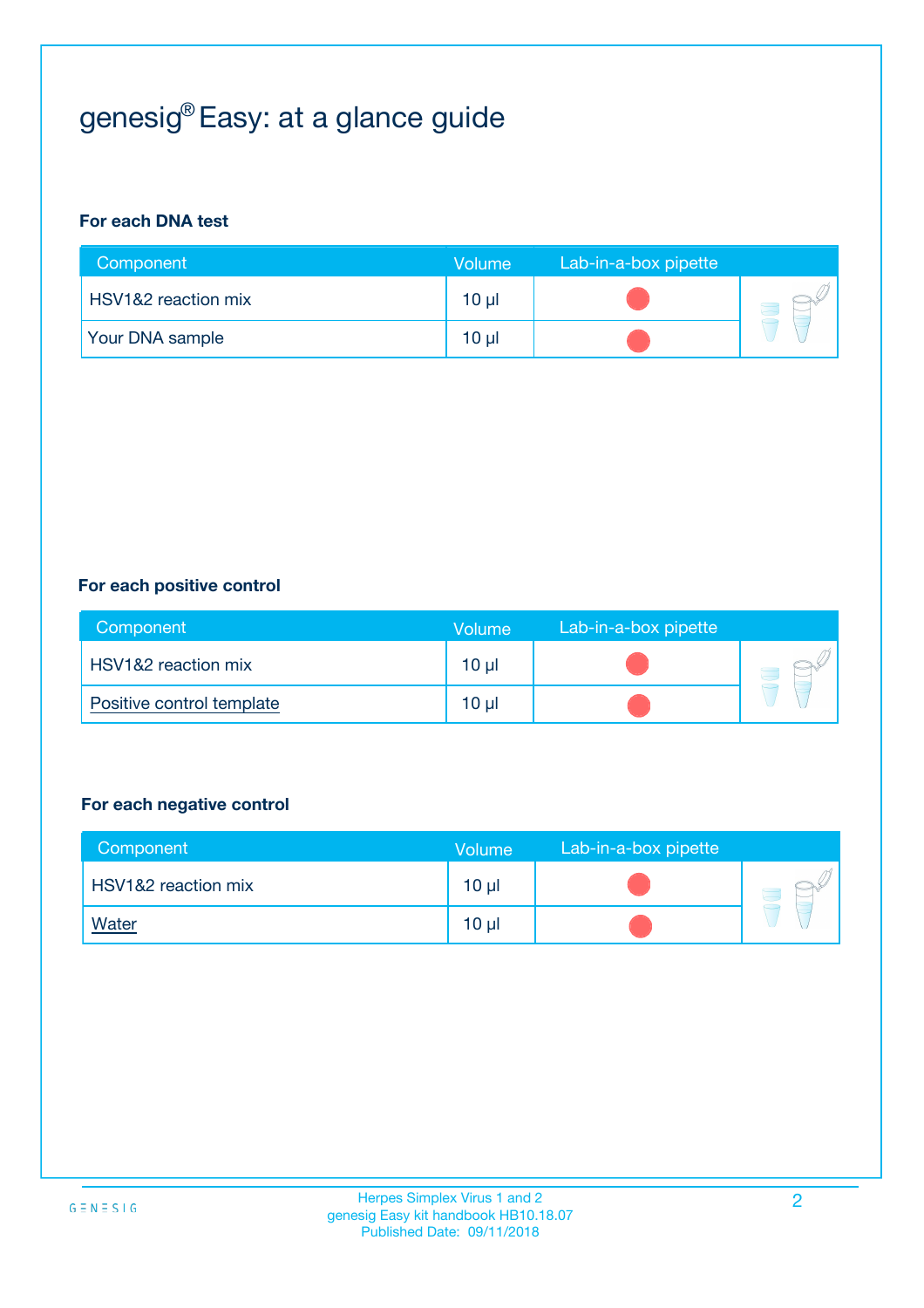# Kit Contents



# Reagents and equipment to be supplied by the user

#### **genesig® q16 instrument**

#### **genesig® Easy Extraction Kit**

This kit is designed to work well with all processes that yield high quality RNA and DNA but the genesig Easy extraction method is recommended for ease of use.

#### **genesig® Lab-In-A-Box**

The genesig Lab-In-A-Box contains all of the pipettes, tips and racks that you will need to use a genesig Easy kit. Alternatively if you already have these components and equipment these can be used instead.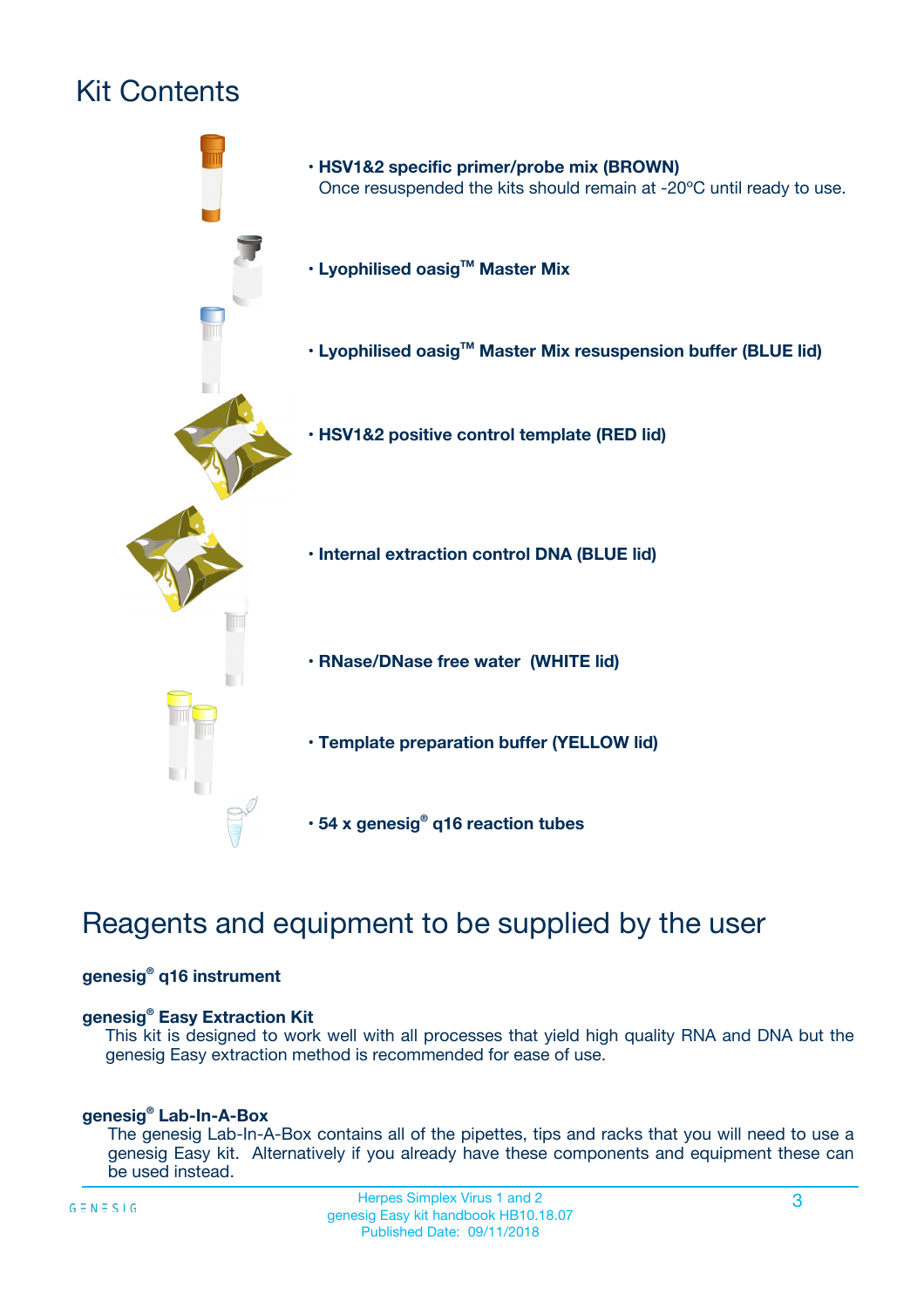# Step-by-step guide

### 1. Create your reaction mix



Use the blue pipette to transfer 500µl**\*** of the oasig Master Mix resuspension buffer into the tube of lyophilised oasig Master Mix and mix well by gently swirling. Then transfer all of that master mix into the brown tube labelled HSV1&2 primers/probe.

**\***Transfering 525µl of the oasig Master Mix resuspension buffer to your oasig Master Mix (instead of the 500µl recommended above) will enable you to take full advantage of the 50 reactions by accounting for volume losses during pipetting. In order to do so with the genesig Easy fixed volume pipettes use 1x blue, 2x red and 1x grey pipettes to make the total volume. Please be assured that this will not adversely affect the efficiency of the test.

Cap and shake tube to mix. A thorough shake is essential to ensure that all components are resuspended. **Failure to mix well can produce poor kit performance.**

Leave to stand for 5 minutes. Now your reaction mix is ready to use.

Store the reaction mix in the freezer from hereon.

#### Top tip

- Ensure that the reaction mix is mixed thoroughly before each use by shaking.
- Once resuspended do not expose genesig Easy kit to temperatures above -20°C for longer than 30 minutes at a time.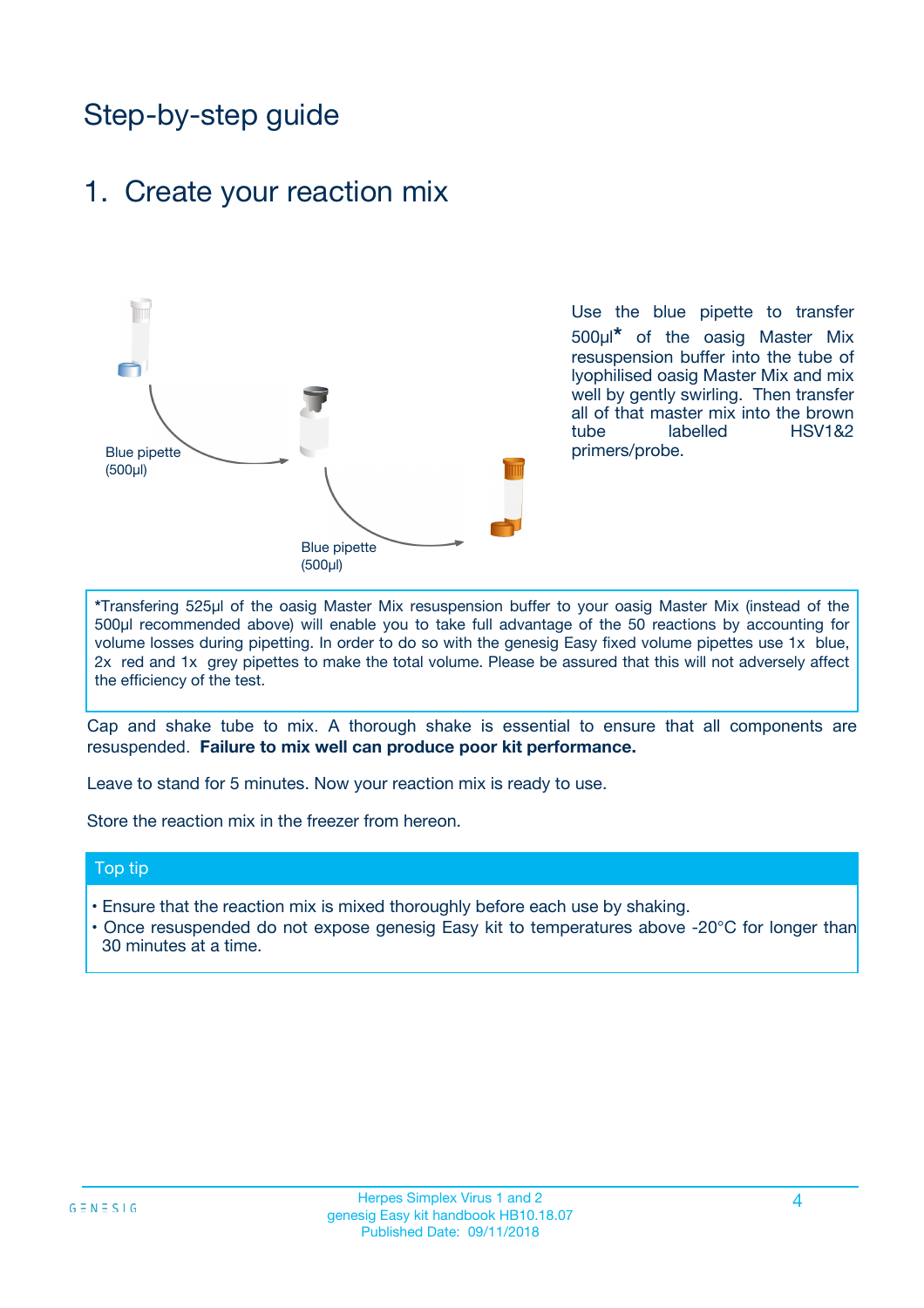# 2. Internal extraction control



Use the blue pipette to transfer 1000µl (2 x 500µl) of template preparation buffer into the Internal Extraction Control DNA tube. Cap and shake tube to mix.

Your kit contains Internal Extraction Control DNA. This is added to your biological sample at the beginning of the DNA extraction process. It is extracted along with the DNA from your target of interest. The q16 will detect the presence of this Internal Extraction Control DNA at the same time as your target. This is the ideal way to show that your DNA extraction process has been successful.

#### **If you are using an alternative extraction kit:**

Use the red pipette to transfer 10µl of Internal Extraction Control DNA to your sample **after** the lysis buffer has been added then follow the rest of the extraction protocol.

#### **If you are using samples that have already been extracted:**

Use the grey pipette to transfer 5µl of Internal Extraction Control DNA to your extracted sample.

## 3. Add reaction mix to all reaction tubes



For every reaction to be run, use the red pipette to add 10µl of your HSV1&2 reaction mix to every tube.

#### Top tip

- Always pipette the reaction mix directly into the bottom of the tube.
- You can label the tube lids to aid your reaction setup but avoid labelling tube sides.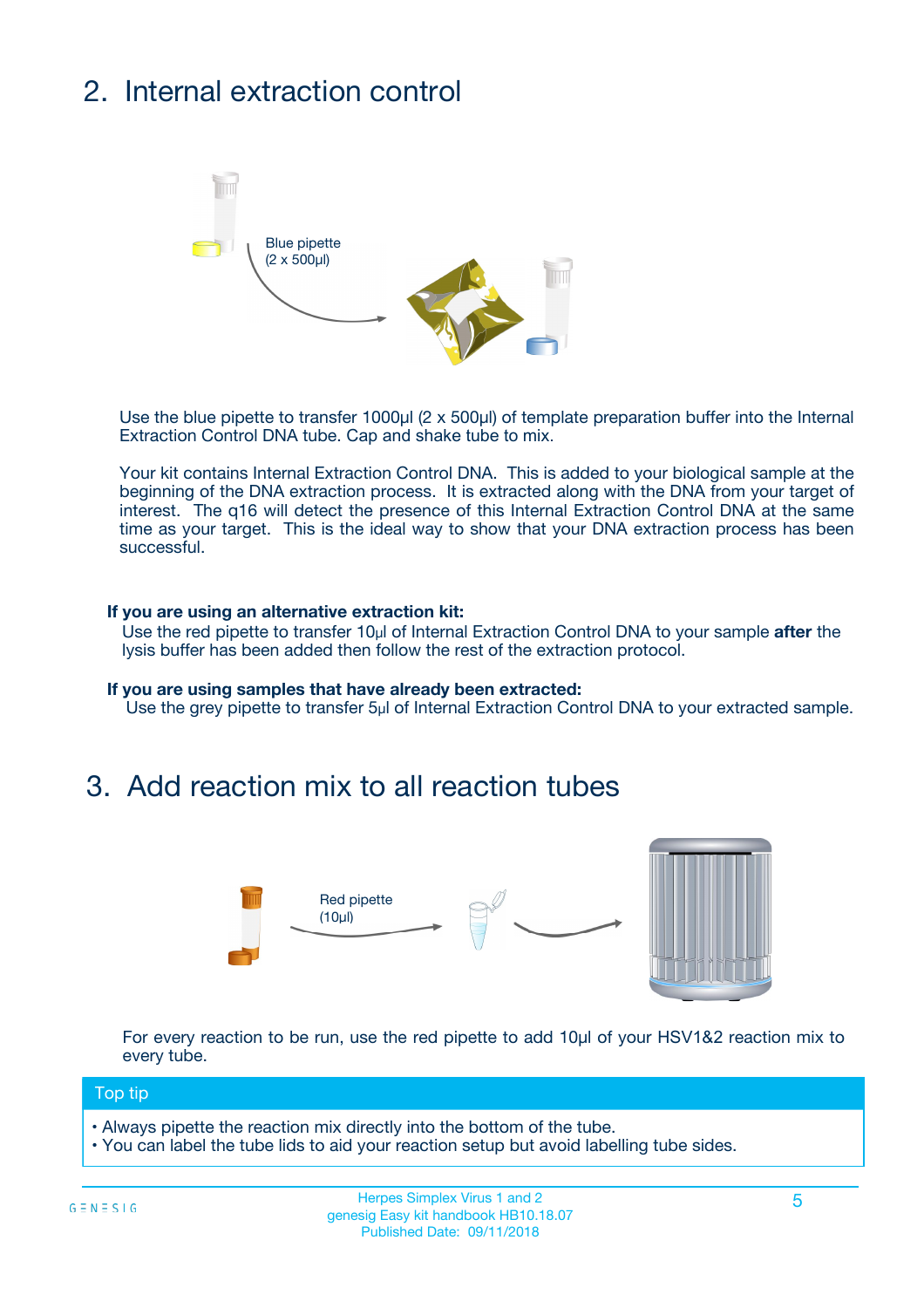## 4. Negative control



For each test you will require a negative control. Instead of DNA, water is used. This sample should typically prove negative thus proving that all of your positive samples really are positive.

To create a negative control reaction simply use the red pipette to add 10µl of the water to the required reaction tubes. Close these tubes after adding the water.

Because some genesig kit targets are common in the environment you may occasionally see a "late" signal in the negative control. The q16 software will take this into account accordingly.

#### Top tip

**•** Always add the water to the side of the tube to reduce the introduction of bubbles.

### 5. Set up a test



For each sample you wish to analyse, use the red pipette to add 10µl of your DNA sample to the required reaction tubes. Close these tubes after adding the sample. Always change pipette tips between samples.

#### Top tip

**•** Always add the DNA sample to the side of the tube to reduce the introduction of bubbles.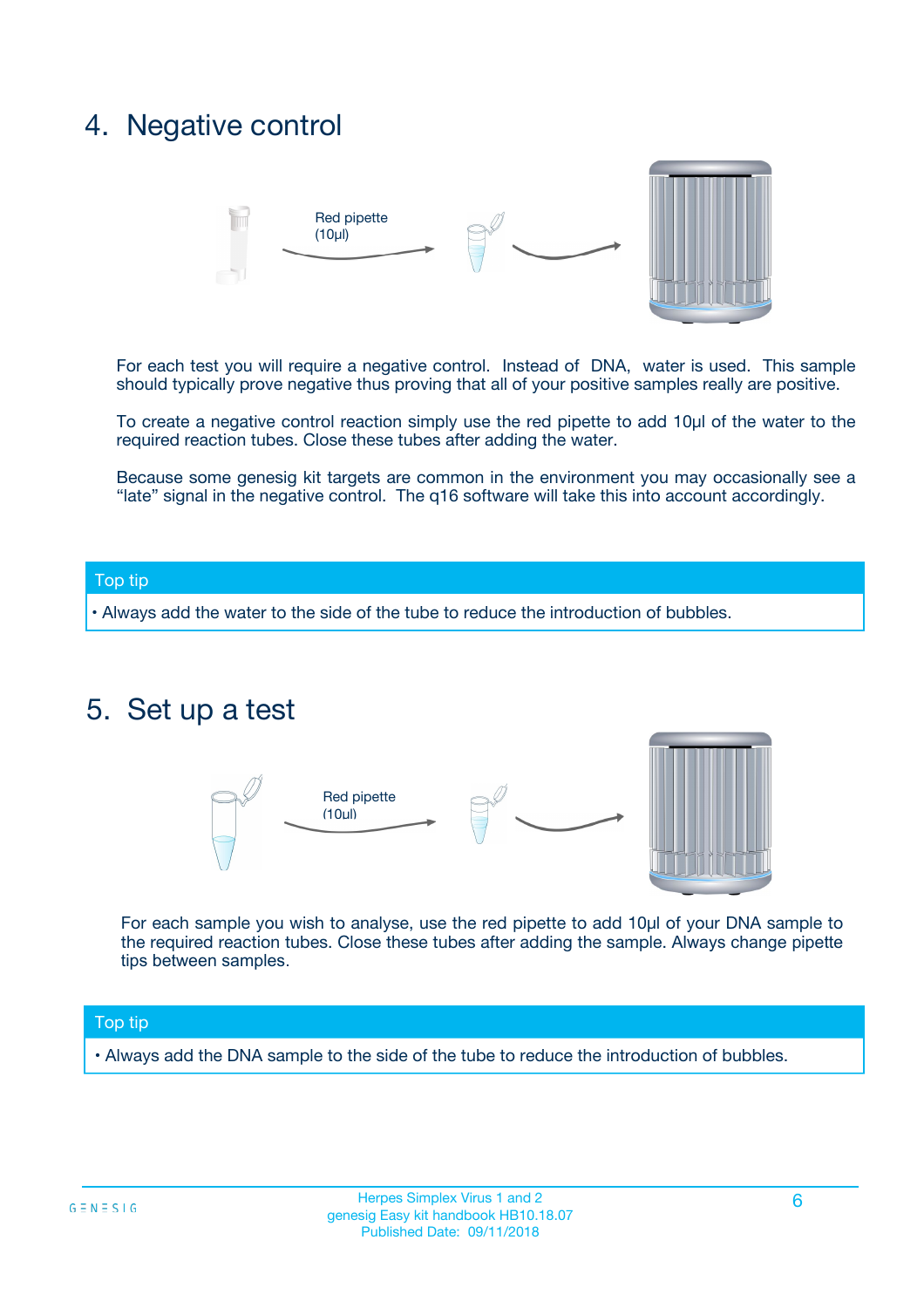## 6. Positive control



Use the blue pipette to transfer 1000µl (2 x 500µl) of template preparation buffer into the positive control template tube. Cap and shake tube to mix.

Each time you run a test you will require a positive control. This is a small portion of DNA from your target of interest. It serves two purposes:

1. It will always test positive so it shows that everything is working as it should be.

2. The q16 software knows how much DNA is present in the positive control. So it can automatically compare your sample of interest with the positive control to calculate the amount of target DNA in your sample.

To create a positive control reaction, simply use 10µl of the positive control instead of your DNA sample.



Take great care when setting up your positive control. The positive control template has the potential to give you a false positive signal in your other samples. Set positive controls up last after all other sample tubes are closed. Always change pipette tips between samples. You may even choose to set up positive controls in a separate room.

#### Top tip

**•** Always add the positive control to the side of the tube to reduce the introduction of bubbles.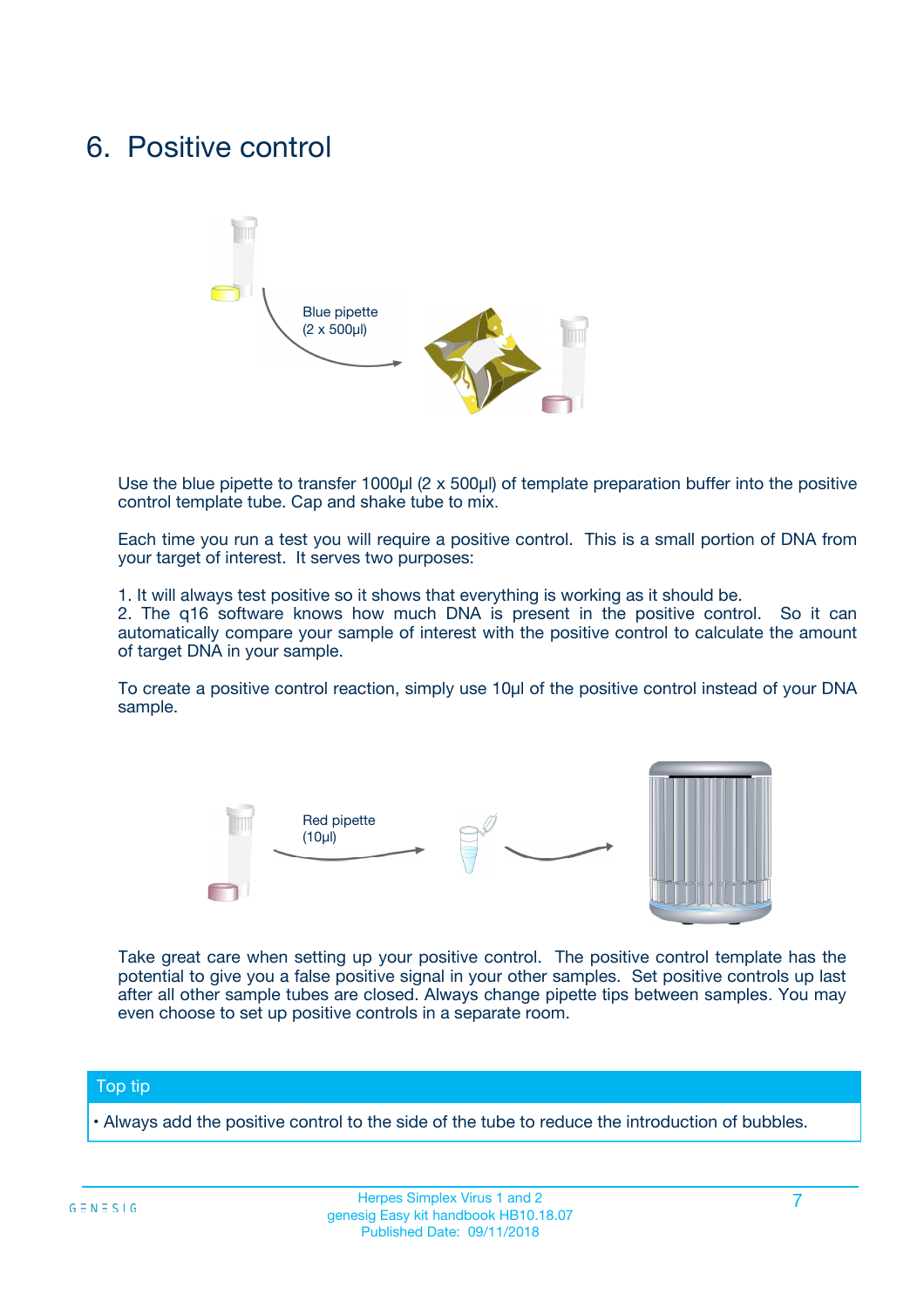# 7. Running the test

Place the tubes into the correct positions in your q16 as defined by the software, this may include positioning of empty tubes to ensure that the q16 lid is balanced. The run can then be started.

|                      | genesig q16 PCR software - 1.2                                               |                                   |                              |                                          | $\begin{array}{c c c c} \hline \multicolumn{3}{c }{\textbf{0}} & \multicolumn{3}{c }{\textbf{0}} \end{array}$<br>$\Sigma\!3$ |
|----------------------|------------------------------------------------------------------------------|-----------------------------------|------------------------------|------------------------------------------|------------------------------------------------------------------------------------------------------------------------------|
|                      | $\vert \cdot \vert$<br><b>Open Experiments:</b><br>Unsaved (New Experiment 2 | Open<br>Save<br>$\frac{1}{2}$ New | Save As                      | <b>C</b> Close<br><b>X</b> Configuration | $G \equiv N \equiv S \mid G$                                                                                                 |
| <b>Stages:</b>       | <b>Setup</b><br><b>Results</b>                                               |                                   |                              |                                          |                                                                                                                              |
| <b>Notes</b>         |                                                                              | <b>Samples</b>                    |                              | <b>Tests</b>                             |                                                                                                                              |
|                      | <b>Name and Details</b>                                                      | Color<br>Name                     | Note                         | Color<br>Name                            | Note                                                                                                                         |
|                      | New Experiment 2017-10-26 11:06                                              | Sample 1                          | ÷                            | Test 1                                   | ÷                                                                                                                            |
|                      | Kit type: genesig® Easy Target Detection kit                                 | Sample 2                          |                              |                                          |                                                                                                                              |
|                      | Instrument Id.:                                                              | Sample 3                          | $\qquad \qquad \blacksquare$ |                                          | $\qquad \qquad \blacksquare$                                                                                                 |
|                      | <b>Run Completion Time:</b>                                                  | Sample 4                          |                              |                                          |                                                                                                                              |
| <b>Notes</b>         |                                                                              | Sample 5                          |                              |                                          |                                                                                                                              |
|                      | <b>A</b>                                                                     |                                   | ♦                            |                                          | 4                                                                                                                            |
|                      |                                                                              |                                   |                              |                                          |                                                                                                                              |
|                      |                                                                              |                                   | ÷                            |                                          | ₩                                                                                                                            |
|                      | v                                                                            |                                   |                              |                                          |                                                                                                                              |
| <b>Well Contents</b> |                                                                              |                                   |                              | Run                                      |                                                                                                                              |
| Pos.                 | Test                                                                         | Sample                            |                              | <b>Run Status</b>                        |                                                                                                                              |
| $\mathbf{1}$         | Test 1                                                                       | Negative Control                  | $\blacktriangle$             |                                          |                                                                                                                              |
| $\overline{2}$       | Test 1                                                                       | <b>Positive Control</b>           |                              |                                          |                                                                                                                              |
| 3                    | Test 1                                                                       | Sample 1                          |                              | Show full log                            |                                                                                                                              |
| 4                    | Test 1                                                                       | Sample 2                          |                              |                                          |                                                                                                                              |
| 5                    | Test 1                                                                       | Sample 3                          |                              | <b>Run Control</b>                       |                                                                                                                              |
| 6                    | Test 1                                                                       | Sample 4                          |                              |                                          |                                                                                                                              |
| $\overline{7}$       | Test 1                                                                       | Sample 5                          |                              |                                          |                                                                                                                              |
| 8                    |                                                                              |                                   |                              | Abort Run                                | $\triangleright$ Start Run                                                                                                   |
|                      |                                                                              |                                   | $\boldsymbol{\mathrm{v}}$    |                                          |                                                                                                                              |

#### Top tip

- Before loading tubes into the q16, check for bubbles! Flick the bottom of the tubes to remove any bubbles that may have formed during the test setup.
- Apply centrifugal force with a sharp wrist action to ensure all solution is at the bottom of the reaction tube.
- When repeating a test you can use a previous file as a template by clicking 'open' then selecting File name > Files of Type > Experiment file as template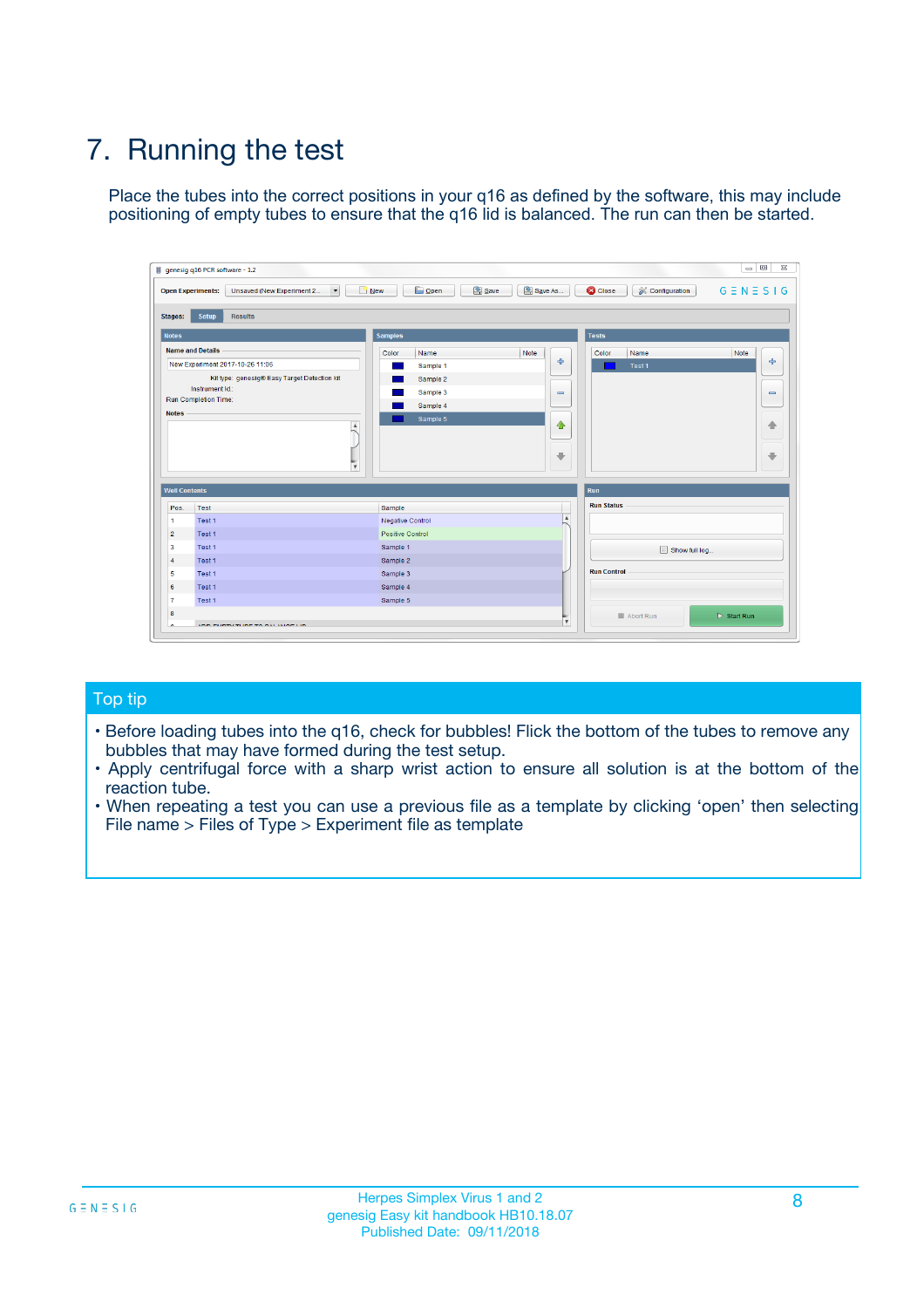## What do my results mean?

Analysis of your data is carried out automatically by the genesig q16. The following information is designed to help you fully understand a result or to troubleshoot:

### "Positive"

#### **Explanation**

Your sample has produced a positive result. Your target of interest is present and you can use the reported quantity.

"Negative"

#### **Explanation**

Your sample has produced a negative result. The target is not present in your sample.

### "Test contaminated"

#### **Explanation**

The Negative Control should be completely free of any DNA. If you see this error message it means that at some point during the setup, the Negative Control has been contaminated with DNA and has given a positive signal. This contamination has invalidated the test. The Positive Control and your test samples are both possible sources of contaminating DNA. The genesig q16 reaction tubes from previous runs will also contain very high amounts of DNA so it is important that these are carefully disposed of after the run is completed and NEVER OPENED. It may be the case that your kits have become contaminated which will lead to the same problem occurring repeatedly.

#### **Solutions**

1. Clean your working area using a commercial DNA remover solution to ensure the area is DNA free at the start of your run and re-run the test

2. If the problem persists then the kit has become contaminated and it will have to be discarded and replaced with a new kit. When you open the new kit, run a simple test to show that changing the kit has solved the problem. Prepare a test which includes only the Positive Control, the Negative Control and one 'mock sample'. For the 'mock sample' add water instead of any sample DNA. The result for the Negative Control and the mock sample should be negative indicating that contamination is no longer present.

#### **Preventive action**

An ideal lab set-up has a 'Clean area' where the test reagents are prepared and a 'sample area' where DNA samples and the Positive Control template are handled. The best workflow involves setting up all the test components (excluding the positive control template) in the clean area and then moving the tests to the sample area for sample and Positive Control addition. If this method is followed then the kit components are always kept away from possible sources of contamination. For extra security the Negative Control can be completely prepared and sealed in the clean area. All work areas should be decontaminated regularly with DNA remover.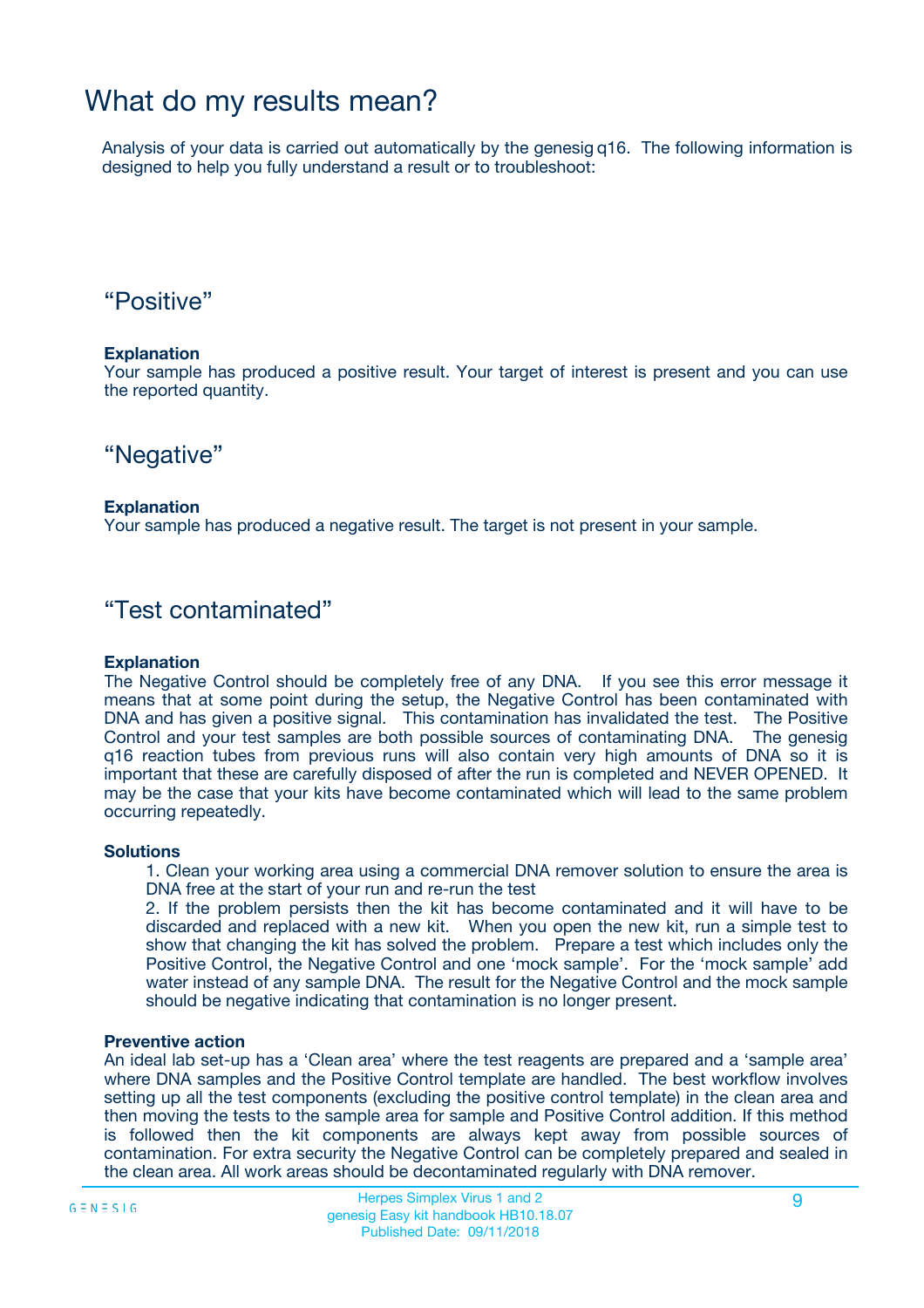### "Sample preparation failed"

#### **Explanation**

The test has failed because the quality of the sample was not high enough. The Internal Extraction Control component identifies whether the sample has been prepared correctly and is of suitable quality. This error message means that this quality control test has failed and the sample quality is not high enough for analysis.

#### **Solutions**

1. Check the sample preparation protocol for any user errors then repeat.

2. Poor quality samples can result from overloading the sample preparation protocol with too much starting material. Try reducing the amount of starting material then repeat.

3. Failing to add the Internal extraction Control DNA to your sample during the sample preparation protocol can also lead to a reported result of "sample preparation failed". Ensure that this step has not been overlooked or forgotten. If your samples are derived from an archive store or from a process separate from your genesig Easy extraction kit; you must add 5µl of Internal Extraction Control DNA into each 0.5ml of your sample to make it suitable for use on the q16.

### "Positive result, poor quality sample"

#### **Explanation**

The test is positive so if you are only interested in obtaining a 'present or absent' answer for your sample then your result is reliable. However, the test contains an Internal Extraction Control component that identifies if the sample is of high quality. This quality control test has failed and the sample is not therefore of high enough quality to accurately calculate the exact copy number of DNA present. If you require quantitative information for your sample then proceed with the solutions below.

#### **Solution**

For appropriate solutions, read the "Sample preparation failed" section of this handbook.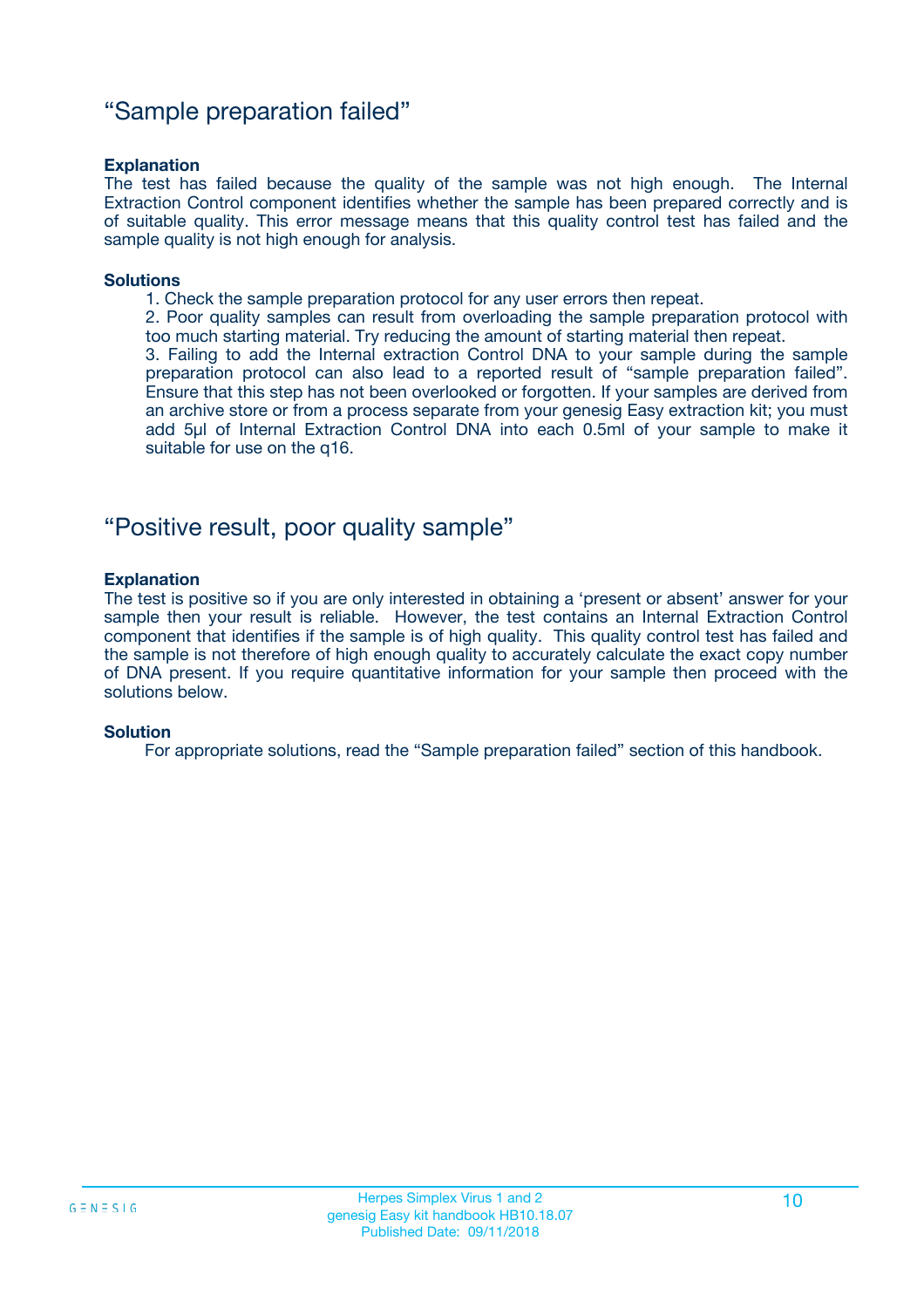### "Test failed"

#### **Explanation**

The test has failed because the Positive Control has not worked. The Positive Control is present to show that all aspects of the test are working correctly together. When this control test fails, the test as a whole is invalidated. This finding indicates that a problem has occurred in the reaction set-up part of the experiment and has nothing to do with sample preparation.

#### **Solutions**

- 1. Check the entire workflow and test set-up to look for any user errors, then repeat the test e.g. have the right colour pipettes and solutions been used with the correct tubes?
- 2. Ensure the positive and negative controls are inserted into the correct wells of your q16.

3. A component of the test may have 'gone off' due to handing errors, incorrect storage or exceeding the shelf life. When you open a new kit, run a simple test to show that changing the kit has solved the problem. Prepare a test which includes only the Positive Control, the Negative Control and one 'mock sample'. For the 'mock sample' add internal control template instead of any sample DNA. If the Positive Control works, the mock sample will now be called as a negative result.

### "Test failed and is contaminated"

#### **Explanation**

The Positive Control is indicating test failure, and the Negative Control is indicating test contamination. Please read the "Test Failed" and "Test contamination" sections of this technical support handbook for a further explanation.

#### **Solution**

For appropriate solutions, read both the "Test failed" and "Test contaminated" sections of this handbook.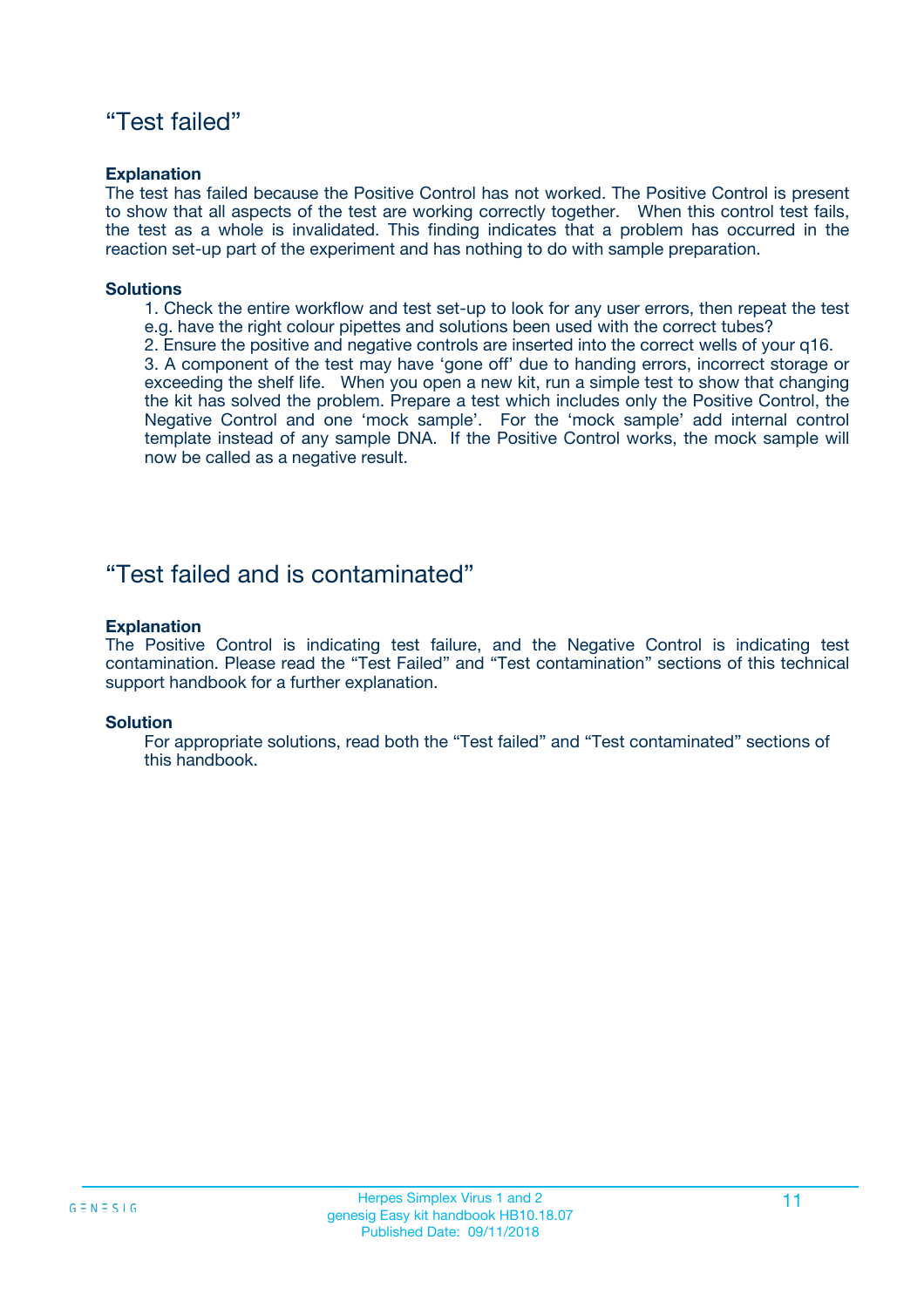# Herpes Simplex Virus 1 and 2

The herpes simplex virus (HSV) is a virus that manifests itself in two common viral infections (HSV1 and HSV 2), each marked by painful, watery blisters on the skin, mucous membranes (such as the mouth or lips) or on the genitals. The double-stranded DNA virus belongs to the family Herpesviridae, subfamily Alphaherpesviridae and has a circular genome of 155 kb. HSV-1 and HSV-2 share the same overall structure, as well as very high similarity in most genes. Both HSV-1 and HSV-2 have two unique regions, named UL and US surrounded and defined by three sets of inverted repeats, named LTRa, LTRb and LTRc. The UL and US regions are found in both forward and inverted directions and wild type HSV occurs equally in all four possible arrangements (isomers) of the UL and US regions. The coordinate system is defined to begin at the first nucleotide of the shortest terminal repeat, LTRa, followed by LTRb, and the long unique region, UL.

The disease is contagious, particularly during an outbreak, and is currently incurable. HSV-1 and HSV-2 are closely related but differ in epidemiology. HSV-1 is traditionally associated with facial disease while HSV-2 is traditionally associated with genital disease. HSV is transmitted by close personal contact, and infection occurs via inoculation of virus into susceptible mucosal surfaces (eg, oropharynx, cervix, conjunctiva) or through small cracks in the skin. The virus is readily inactivated at room temperature and by drying; hence, aerosol and fomitic spread are rare.

The clinical course of herpes simplex infection depends on the age and immune status of the host, the anatomic site of involvement, and the antigenic virus type. Primary herpes simplex virus HSV–1 and HSV-2 infections are accompanied by systemic signs, longer duration of symptoms, and higher rate of complications. Recurrent episodes are milder and shorter. Both HSV-1 and HSV-2 can cause similar genital and orofacial primary infections after contact with infectious secretions containing the virus or can be asympomatic. Symptoms of genital herpes may include itching or tingling sensations in the genitals,small fluid-filled blisters that burst leaving sores, headaches, backache and flu-like symptoms, including swollen glands or fever.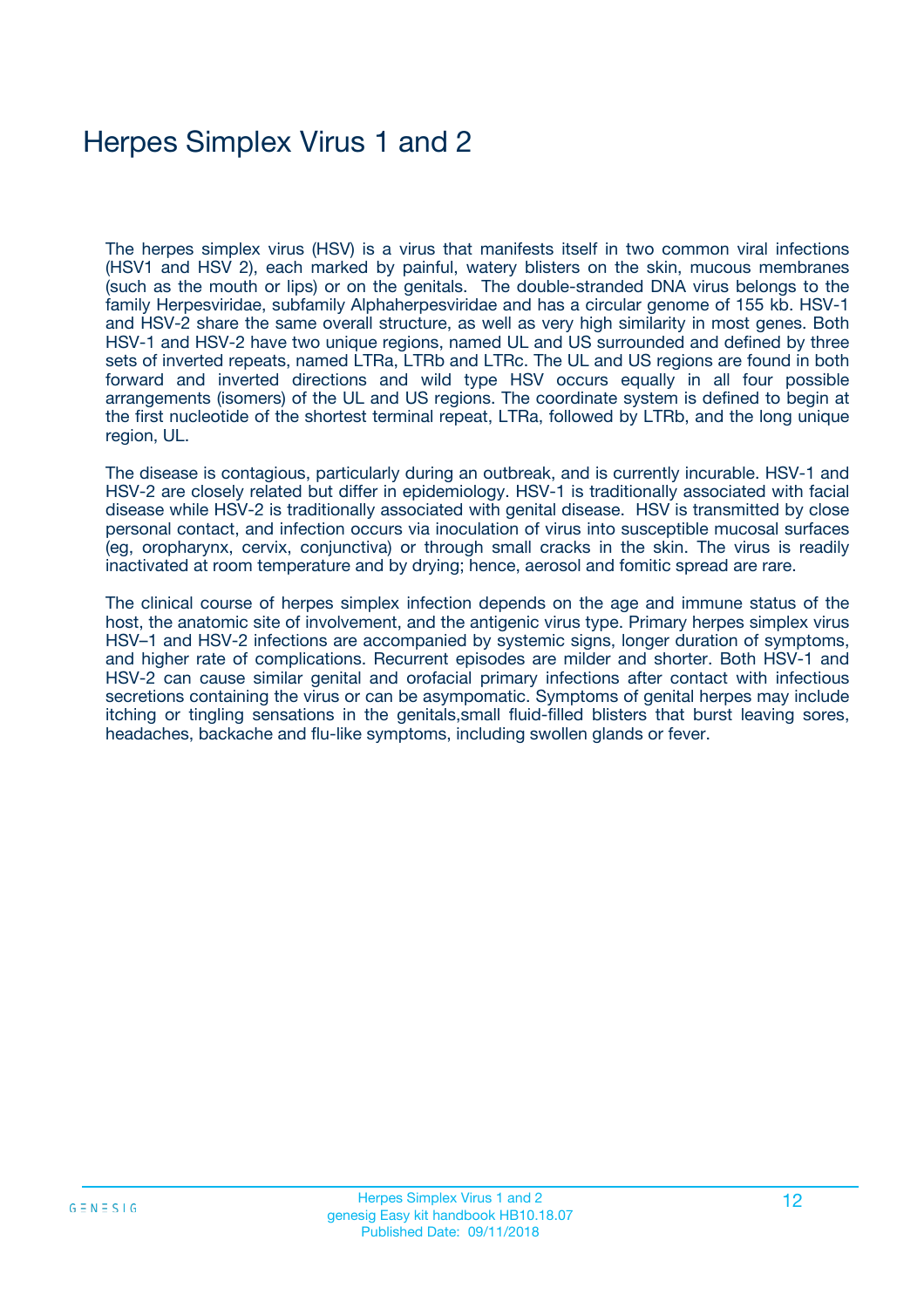# **Specificity**

The Primerdesign genesig Kit for Herpes Simplex Virus 1 and 2 (HSV1&2) genomes is designed for the in vitro quantification of HSV1&2 genomes. The kit is designed to have a broad detection profile. Specifically, the primers represent 100% homology with over 95% of the NCBI database reference sequences available at the time of design.

The dynamics of genetic variation means that new sequence information may become available after the initial design. Primerdesign periodically reviews the detection profiles of our kits and when required releases new versions.

If you require further information, or have a specific question about the detection profile of this kit then please send an e.mail to enquiry@primerdesign.co.uk and our bioinformatics team will answer your question.